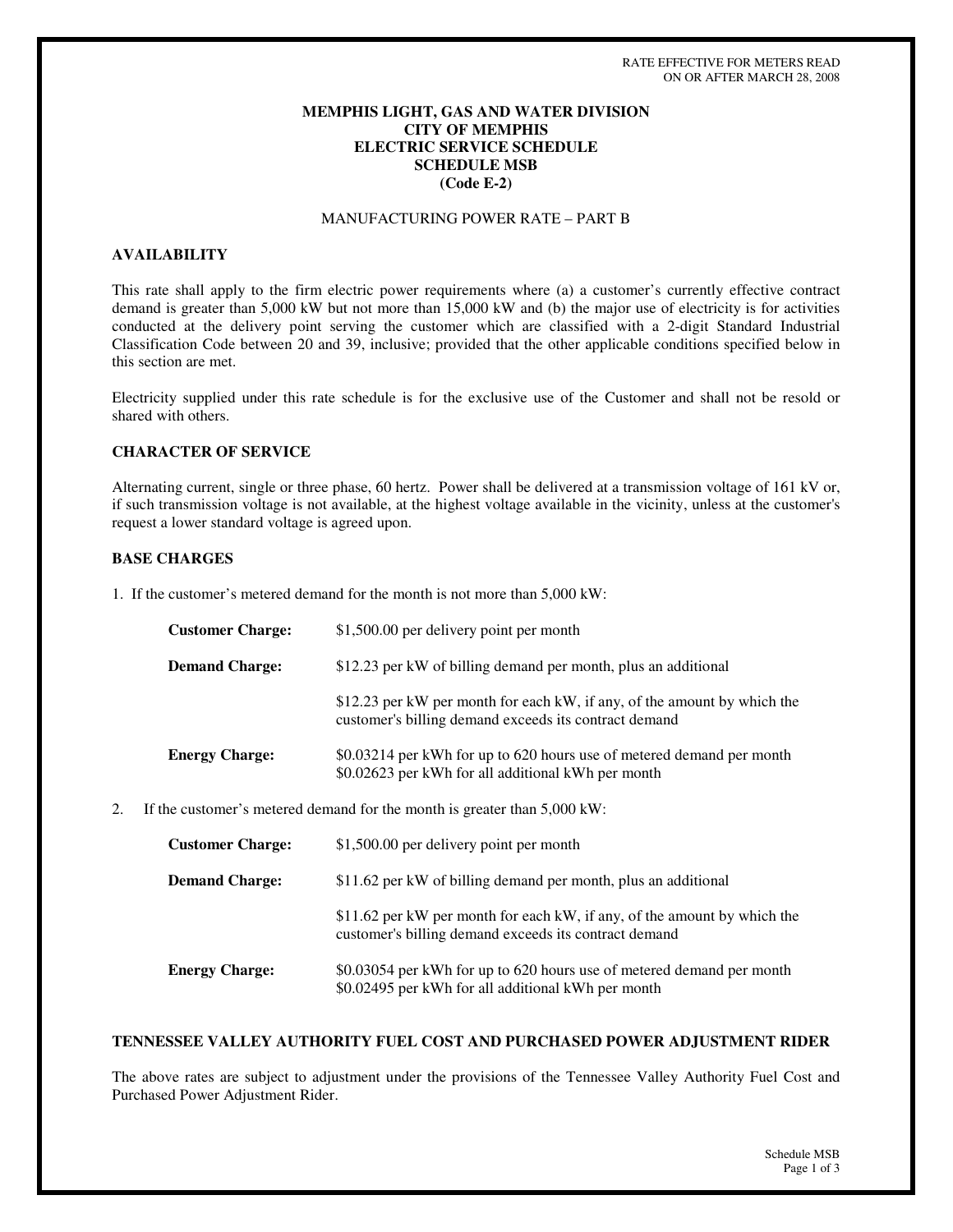### **ADJUSTMENT**

The base demand and energy charges shall be increased or decreased in accordance with the current Adjustment Addendum published by TVA. (In addition, such charges shall be increased or decreased to correspond to increases or decreases determined by TVA in the value of the hydro generation benefit allocated to residential customers.)

# **FACILITIES RENTAL CHARGE**

There shall be no facilities rental charge under this rate schedule for delivery at bulk transmission voltage levels of 161 kV or higher.

For delivery at less than 161 kV, there shall be added to the customer's bill a facilities rental charge. This charge shall be  $$.38$  per kW per month except for delivery at voltages below 46 kV, in which case the charge shall be  $$.97$ per kW per month for the first 10,000 kW and \$.76 per kW per month for the excess over 10,000 kW. Such charge shall be applied to the higher of (1) the highest billing demand established during the latest 12-consecutive-month period or (2) the customer's currently effective contract demand and shall be in addition to all other charges under this rate schedule, including minimum bill charges.

# **REACTIVE DEMAND CHARGES**

If the reactive demand (in KVAR) is lagging during the 30-consecutive-minute period beginning or ending on a clock hour of the month in which the customer's highest metered demand occurs, there shall be added to the customer's bill a reactive charge of \$1.45 per KVAR of the amount, if any, by which the reactive demand exceeds 33 percent of such metered demand. If the reactive demand (in KVAR) is leading during the 30-consecutive-minute period beginning or ending on a clock hour of the month in which the customer's lowest metered demand (excluding any metered demands which are less than 25 percent of the highest metered demand) occurs, there shall be added to the customer's bill a reactive charge of \$1.14 per KVAR of the amount of reactive demand. Such charges shall be in addition to all other charges under this rate schedule, including minimum bill charges.

### **DETERMINATION OF DEMAND**

Division shall meter the demands in kW of all customers served under this rate schedule. The metered demand for any month shall be the highest average during any 30-consecutive-minute period beginning or ending on a clock hour of the month of the load metered in kW, and such amount shall be used as the billing demand, except that the billing demand for any month shall in no case be less than the sum of (1) 30 percent of the first 5,000 kW and (2) 40 percent of any kW in excess of 5,000 kW of the higher of the currently effective contract demand or the highest billing demand established during the preceding 12 months.

#### **MINIMUM MONTHLY BILL**

The monthly bill under this rate schedule, excluding any facilities rental charges and any reactive charges, shall not be less than the sum of (1) the base customer charge, (2) the base demand charge, as adjusted (but excluding the additional portion thereof applicable to excess of billing demand over contract demand) applied to the customer's billing demand, and (3) the base energy charge, as adjusted, applied to the customer's energy takings.

Division may require minimum bills higher than those stated above.

#### **CONTRACT REQUIREMENT**

Division shall require contracts for all service provided under this rate schedule. The contract shall be for an initial term of at least 5 years and any renewals or extensions of the initial contract shall be for a term of at least 1 year. The contract shall have provision for termination after the initial term upon at least one year's written notice. After 10 years of service, any such contract for the renewal or extension of service may provide for termination upon not less than 4 months'written notice. The customer shall contract for its maximum requirements, which shall not exceed the amount of power capable of being used by customer, and Division shall not be obligated to supply power in greater amount at any time than the customer's currently effective contract demand. If the customer uses any